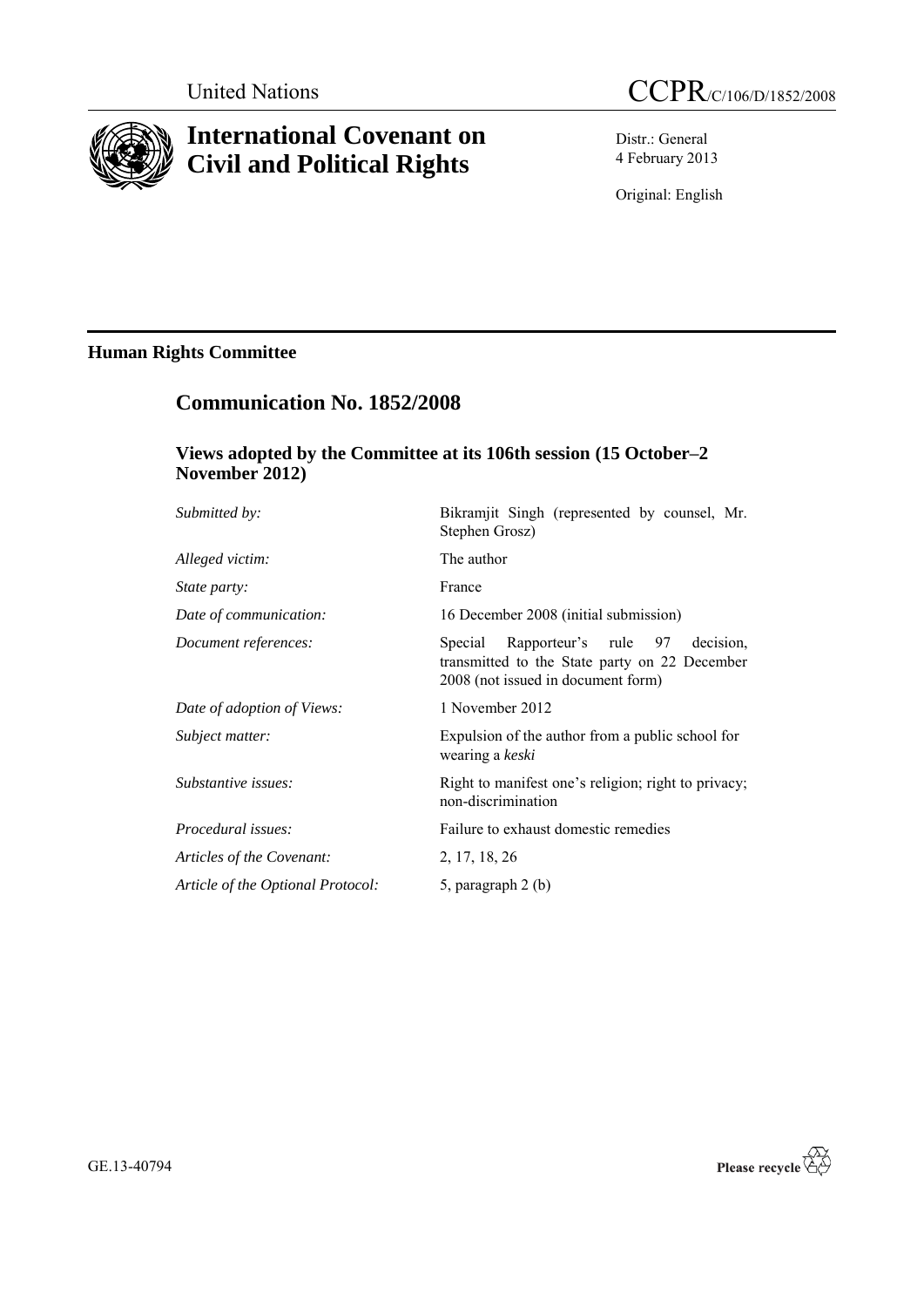## **Annex**

## **Views of the Human Rights Committee under article 5, paragraph 4, of the Optional Protocol to the International Covenant on Civil and Political Rights (106th session)**

concerning

### **Communication No. 1852/2008\***

| Submitted by:          | Bikramjit Singh (represented by counsel,<br>Stephen Grosz) |
|------------------------|------------------------------------------------------------|
| Alleged victim:        | The author                                                 |
| <i>State party:</i>    | France                                                     |
| Date of communication: | 16 December 2008 (initial submission)                      |

*The Human Rights Committee*, established under article 28 of the International Covenant on Civil and Political Rights,

*Meeting* on 1 November 2012,

*Having concluded* its consideration of communication No. 1852/2008, submitted to the Human Rights Committee by Bikramjit Singh under the Optional Protocol to the International Covenant on Civil and Political Rights,

*Having taken into account* all written information made available to it by the author of the communication,

*Adopts* the following:

### **Views under article 5, paragraph 4, of the Optional Protocol**

1.1 The author of the communication is Bikramjit Singh, an Indian national of the Sikh faith, born in India on 13 August 1986. He claims to be a victim of violations by France of articles 2, 17, 18 and 26 of the Covenant. He is represented by counsel, Stephen Grosz. The Covenant and its Optional Protocol entered into force for the State party on 4 February 1981 and 17 May 1984, respectively.

1.2 On 20 March 2009, the Human Rights Committee, acting through its Special Rapporteur on new communications and interim measures, decided not to consider the admissibility and the merits of the case separately.

The following members of the Committee participated in the examination of the present communication: Mr. Yadh Ben Achour, Mr. Lazhari Bouzid, Mr. Ahmad Amin Fathalla, Mr. Cornelis Flinterman, Mr. Yuji Iwasawa, Mr. Walter Kälin, Ms. Zonke Zanele Majodina, Ms. Iulia Antoanella Motoc, Mr. Gerald L. Neuman, Mr. Michael O"Flaherty, Mr. Rafael Rivas Posada, Sir Nigel Rodley, Mr. Fabián Omar Salvioli, Mr. Marat Sarsembayev, Mr. Krister Thelin and Ms. Margo Waterval.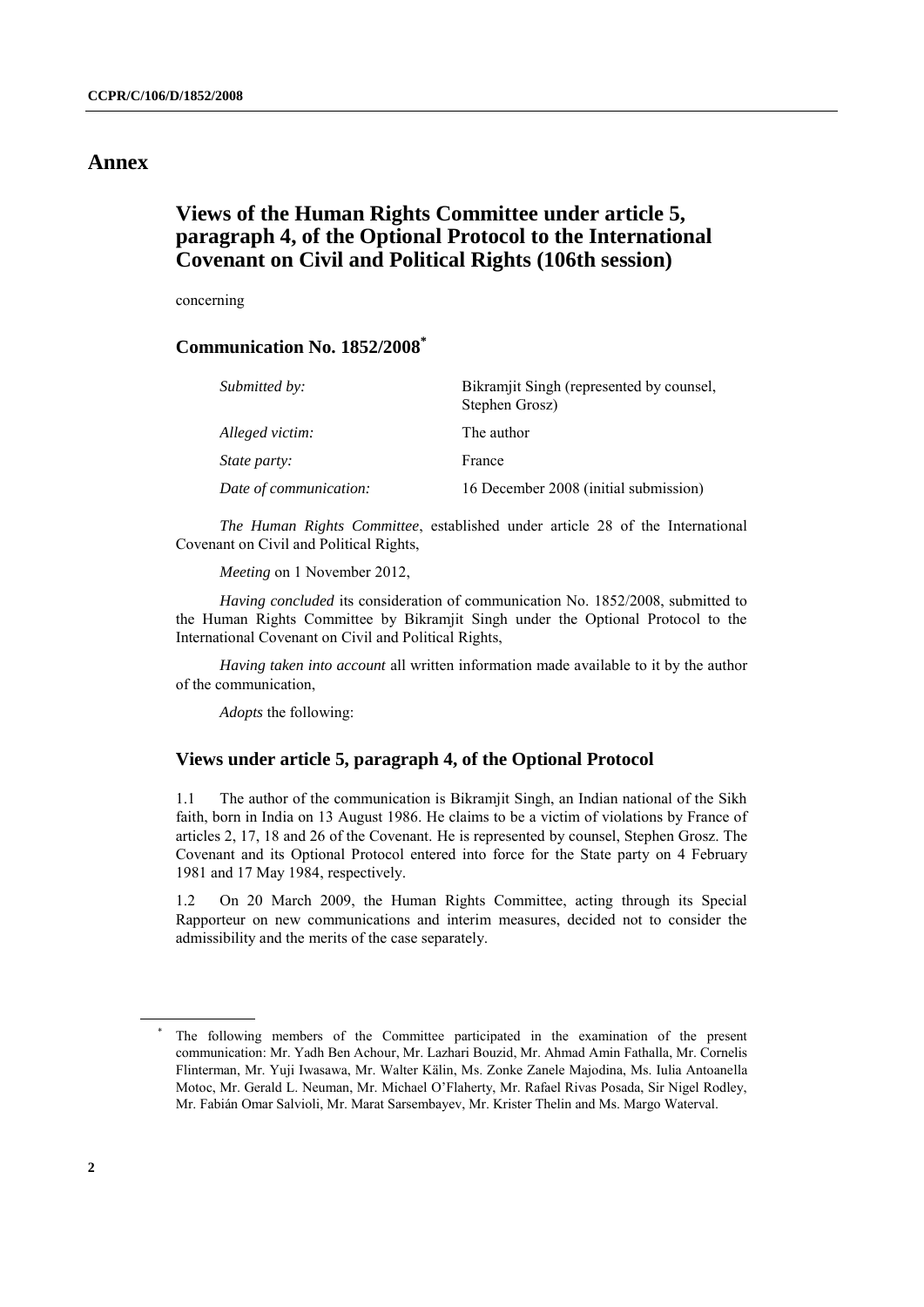#### **The facts as submitted by the author**

2.1 The facts are related to Act No. 2004-228 of 15 March 2004, which, in conformity with the principle of secularism, covers the wearing in public primary schools, secondary schools and lycées of symbols and clothing manifesting a religious affiliation. This Act has led to the introduction of article L.141-5-1 in the Education Code, under which: "In public primary schools, secondary schools and lycées, the wearing of symbols or clothing by which pupils manifest their religious affiliation in a conspicuous manner is forbidden. Under the rules of procedure, disciplinary procedures shall be preceded by a dialogue with the pupil."

2.2 The circular of 18 May 2004 concerning the implementation of Act No. 2004-228 explicitly states that "the Act does not call into question pupils" right to wear discreet religious symbols". It also establishes that "whenever a pupil who is enrolled at a school arrives with a symbol or clothing which may be prohibited, it is important that dialogue be initiated immediately with the pupil. The school principal shall conduct the dialogue in collaboration with the management team and pedagogical teams, in particular calling upon teachers who know the pupil in question and will be able to help resolve the problem. This is a priority but in no way excludes any alternative which the school principal may deem appropriate in the specific case."

2.3 The author started his studies at the lycée Louise Michel in 2002. He was initially given permission to wear the *patka* and then, after September 2003 at the age of 17, he wore the *keski*. The *keski* is a small light piece of material of a dark colour, often used as a mini-turban, covering the long uncut hair considered sacred in the Sikh religion. It is frequently worn by young boys as a precursor or alternative to a larger turban. The wearing of the turban is a categorical, explicit and mandatory religious precept in Sikhism. It is an essential component of the Sikh identity: to be Sikh is not to cut one"s hair and, consequently, to wear a turban. Asking a Sikh to remove his turban is therefore tantamount to asking him to perform an impossible act. The *keski* (like the turban for adult men) is not meant as an external display of faith but is rather intended to protect the long uncut hair, which is considered as a sacred, inherent and intrinsic part of the religion. The turban is not worn with a view to proselytize – a concept which is foreign to the Sikh religion.

2.4 In September 2004, before the start of the academic year, discussions took place between the Schools Inspectorate of Seine-Saint-Denis and representatives of the Sikh community on how the Act of 15 March would apply to Sikh pupils. In September 2004, the author arrived at school in his *keski* as he had done the previous year. The author and his family considered the *keski* as a compromise between, on the one hand, the requirements of his ethnic and religious traditions, and on the other hand, the principle of secularism.

2.5 At first, the principal of the lycée formally prohibited the author from entering the classroom wearing the *keski*. This exclusion was decided without recourse to a disciplinary board. Subsequently, on 11 October 2004, the author was allowed to continue his studies but sitting apart. He was sent to the school canteen, where he studied on his own and where a teaching assistant provided him with school books on request. He received no teaching during the three weeks that he spent in the canteen. This separation was apparently due to continue while the school conducted the dialogue referred to in article 141-5-1, paragraph 2, of the Education Code.

2.6 On 18 October 2004, the author applied to Cergy-Pontoise Administrative Court for interim measures allowing him to attend class normally or, at least, to appear before a disciplinary board. In a ruling dated 21 October 2004, the court ordered the principal of the lycée to convene a disciplinary board. The board was duly convened on 5 November 2004 and issued a ruling for the immediate and permanent expulsion of the author. The reason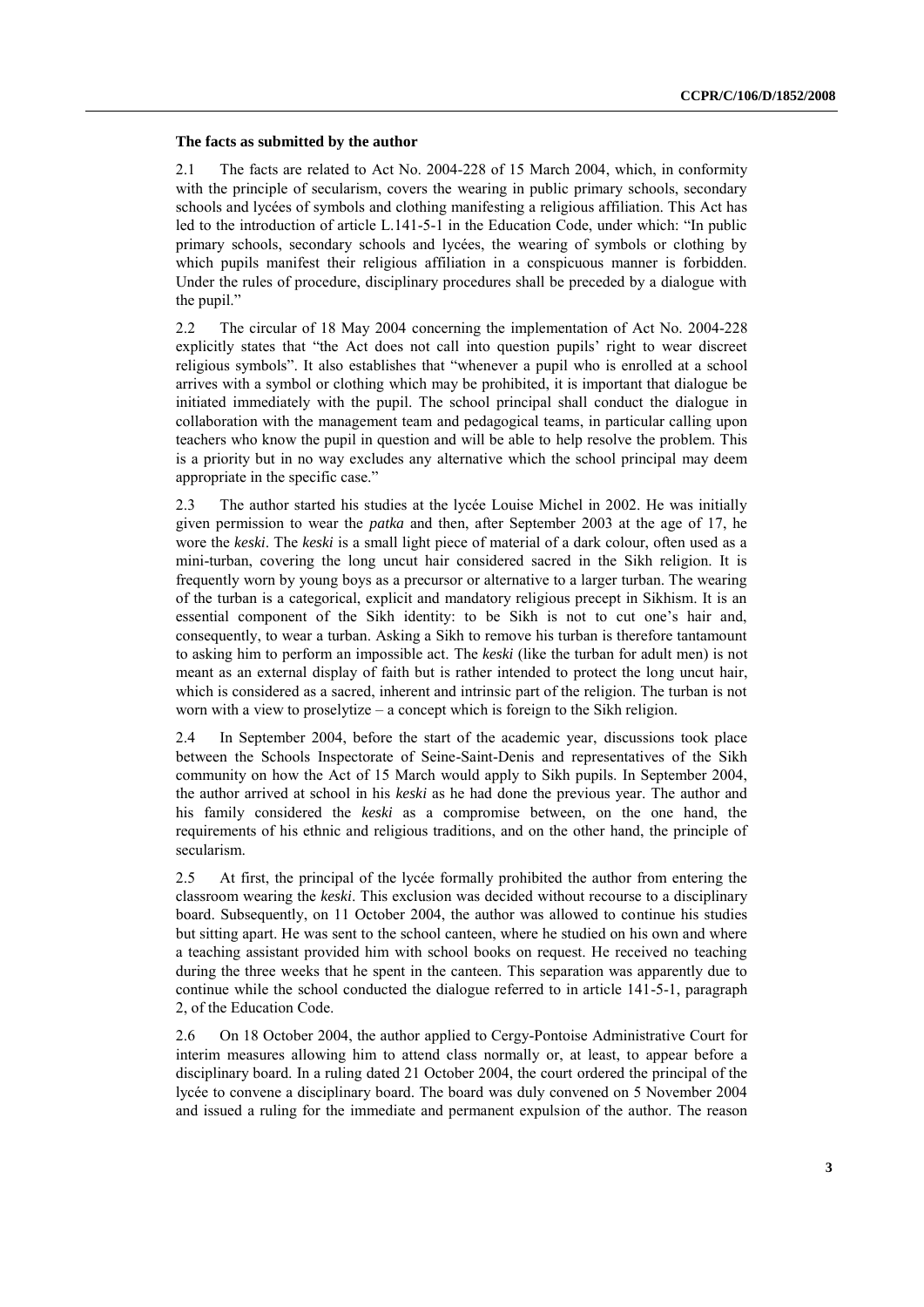for the expulsion was given as follows: "Breach of Act No. 2004-228 of 15 March 2004, insofar as, after the dialogue phase, the pupil refused to remove the head covering which completely covered his hair, thereby manifesting his religious affiliation in a conspicuous manner".

2.7 The author appealed against the disciplinary board"s decision before the rector of the Créteil education authority. He contested the legality of the decision and the attendant consequences, particularly the lack of a dialogue phase in the sense understood by the law; the improper application of the law and its interpretation as regards removing head coverings, in the sense that the latter could be considered compatible with the terms of the law; and lastly the fact that the school applies the law in such a way that the author is compelled to act contrary to his freedom of conscience. On 10 December 2004, the rector confirmed the permanent expulsion of the author on the ground that his clothing belonged to the category of items which it was prohibited to wear on the premises of public schools under article L.141-5-1.

2.8 On 5 February 2005, the author applied to the Melun Administrative Court to annul the decision of 10 December 2004. The application was rejected on 19 April 2005. He then lodged an appeal before the Administrative Court of Appeal of Paris, which was rejected on 19 July 2005. The author filed for an appeal in cassation before the Council of State, which rejected it in a ruling of 5 December 2007. The Council invoked articles 9 and 14 of the European Convention for the Protection of Human Rights and Fundamental Freedoms, stating that "in view of the importance attached to the principle of secularism in public schools, the penalty of permanent expulsion against a pupil who does not comply with the legal prohibition to wear external symbols denoting religious affiliation is not a disproportionate infringement of the freedom of thought, conscience and religion provided for by article 9 … nor is the penalty, the aim of which is to encourage compliance with the principle of secularism in public schools without discrimination between pupils" faiths, opposed to the principle of non-discrimination set forth in the provisions of article 14 of the European Convention". The Council of State also found that "the arguments whereby the contested decision constitutes discrimination against the Sikh community in France, an ethnic minority and in breach of article 14 of the European Convention … and violating article 8 of that Convention, are new in cassation and are therefore not admissible".

2.9 The year following his expulsion, the author continued his studies through a correspondence course with the National Centre for Distance Learning, and then enrolled at the University of Paris Est, where he was allowed to wear the *keski*.

#### **The complaint**

3.1 The author alleges violations of articles 17 (arbitrary or unlawful interference in one"s private life) and 18 (freedom of religion), either taken separately or in combination with articles 2 and 26 of the Covenant, on the grounds that he has been subject to discriminatory treatment on account of his religion and/or ethnic origin.

3.2 With regard to the violation of article 18, the author submits that his expulsion from the school for wearing the *keski* constitutes a clear and unjustifiable infringement of his right to freedom of religion, and in particular of his right to manifest his religion. This is clear in the wording of the motives for the expulsion: "Non-compliance with Act No. 2004- 228 of 15 March 2004, the pupil having refused to remove the head covering which covered his hair, thereby manifesting his religion in a conspicuous manner".

3.3 The author maintains that the application of Act No. 2004-288, which resulted in his expulsion from school, was not justified according to any of the legitimate aims recognized in article 18, paragraph 3. The two reasons put forward by the minister before the Council of State were: (a) the law was a response to a worrying increase in tension connected to the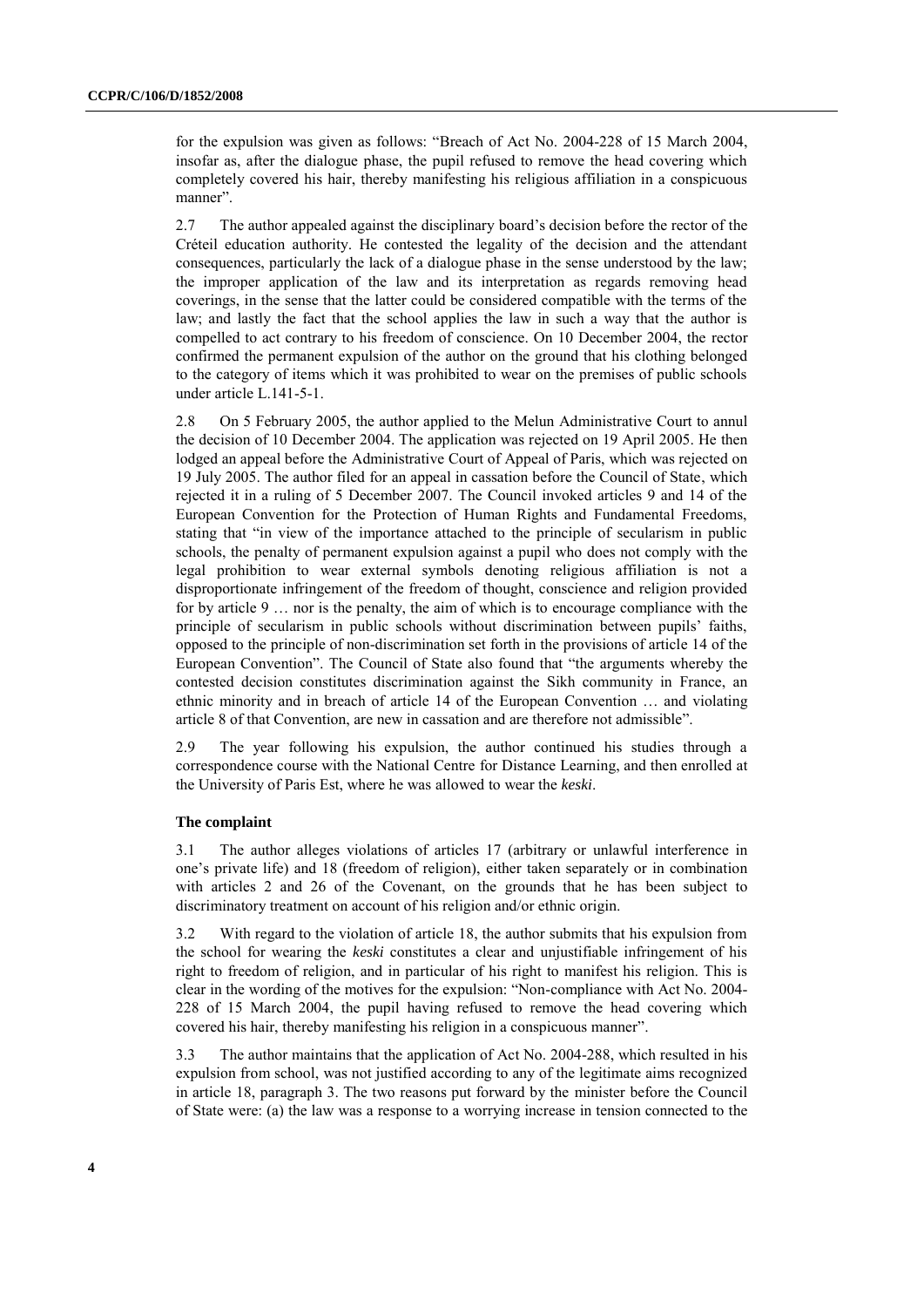claims of communities, after the Stasi Commission had indicated that identity-related conflicts could become a factor of violence in schools; (b) the law also met the objective of protecting the rights and freedoms of others, so that it aimed to protect students, and particularly younger ones, from the pressures that could be brought to bear on them to oblige them to wear items of clothing that would make them identifiable first and foremost by their religious affiliation.

3.4 The author accepts that, should these concerns be well established, they could be said to pursue the legitimate aims of protecting public order and the fundamental rights and freedoms of others. For an aim to be legitimate, it must be based on objective considerations, such as public order and the freedoms of others, and not on the State"s desire for its citizens to profess their faith through specific symbolic gestures to which the State attributes official value. Even if the interference had a "legitimate aim", however, it was not "necessary" as required under article 18, paragraph 3, since it did not meet any pressing social need. The reasons given by the French authorities to justify this interference are not relevant in view of the small number of Sikhs in France, and consequently are not sufficient to justify the interference. Ultimately, the interference is totally disproportionate to the legitimate aim pursued.

3.5 The principle of secularism cannot breach the essence and spirit of the rights and freedoms protected by the Covenant. Although the State inevitably has a certain margin of appreciation when evaluating the need to apply such a principle, the matter must fall within the Committee"s purview. The principle of secularism may be considered as a legitimate aim, though not an end in itself, and only to the extent that it serves one or more of the aims set out exhaustively in article 18, paragraph 3, if strictly interpreted.

3.6 There are no more than around 10,000 people in the Sikh community in France. It has historically been peacefully integrated in the country. There is nothing to suggest that there are extreme political movements or unrest in France attributable to Sikhs. There have been no concerns regarding Sikh fundamentalist or militant activities in schools, nor any community-related tensions affecting or involving the Sikh community. The Sikhs have simply found themselves embroiled in a problem that is not of their own making. Forcing a Sikh to remove his *keski* makes his religious affiliation all the more conspicuous in that he will then be displaying his long uncut hair, which clearly reveals his Sikh identity as well as his religious beliefs. In the circumstances, the *keski* is a more discreet measure and amounts to a compromise, in contrast to the traditional full turban.

3.7 Wearing the *keski* can in no way be considered as an act of proselytism. The Sikh community is not involved in any attempt to provoke, proselytize, upset or obstruct the rights of members of their own community, or those of the French community at large.

3.8 Although the *keski* may be worn by either women or men, it is uncommon and not compulsory for it to be worn by women. The issue of using the *keski* for the protection of young girls therefore does not arise. On the other hand, it has not been shown that young Sikh boys (let alone young boys of other religions) feel under pressure when they see other boys wearing the *keski*. It has not been claimed or demonstrated that Sikh students have been forced or obliged to wear the *keski*. The author chose to wear it of his own free will. Nor has it been claimed or demonstrated that allowing Sikh students to wear the *keski* at school (or elsewhere) represents a danger to public safety, order, health or the morals of the population. The French authorities have not argued this to be the case before the courts. Nor has it ever been suggested that the *keski* was a source of tension in any school in France.

3.9 The school administration made no attempt at a concession or reconciliation, unlike the Ministry of Education and the schools inspectorate of Seine-Saint-Denis, which appear to have entered into a constructive dialogue in order to find a compromise that would allow Sikhs to cover their hair with a light, discreet black material (which they would find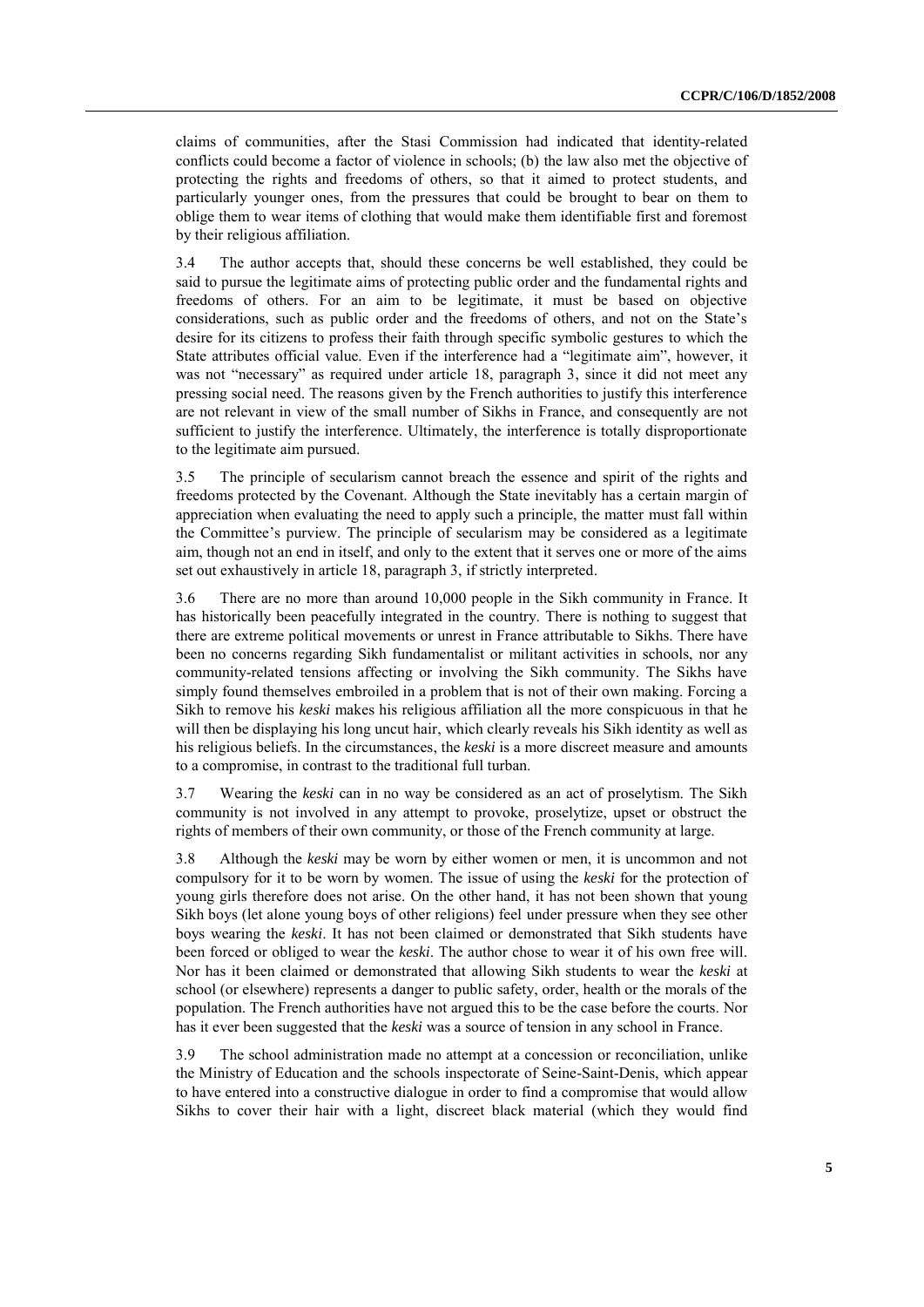acceptable). In addition, the exclusion was total, with no exceptions for certain types of lessons, such as physical education.

3.10 The author feels naked and degraded without his turban. Asking a Sikh to unveil his hair fully in public is akin to constantly reminding him of a feeling of betrayal and dishonour. The context and implementation of Act No. 2004-228 show that the corresponding bill did not mention the Sikh community and that the aims of the law are not in the least related to French Sikh students. The Stasi report was intended above all as a response to the pressure placed on young Muslim girls, who are forced to wear the headscarf or veil against their will, and to the schools which were unsure as to what measures to take in view of the awkward situation. The aim of the report was not to outlaw all manifestations of religious belief, which is why the law allows discreet religious symbols to be worn. Far from promoting peaceful coexistence in schools, however, the law has had the effect of humiliating and alienating certain minorities.

3.11 The application of the law to the author amounted to a substantial and indiscriminate prohibition of religious symbols that was both disproportionate and unnecessary. Following a dialogue with members of the Sikh community, the schools inspectorate of Seine-Saint-Denis recognized the possibility of a proportionate response (such as wearing a discreet accessory made of a light, black material allowing pupils to tie up their hair but uncover their ears, forehead and back of the neck to ensure security in the classroom). The application of the law in this case has had extremely serious consequences for the author, who was expelled from school and was refused training. Moreover, he was denied access to any other academic instruction in the French public school system.

3.12 With regard to article 17 of the Covenant, the author affirms that the application of Act No. 2004-228 in his case constituted a breach of his right to respect for his privacy, honour and reputation, including respect for his identity as a member of the Sikh community. It was a breach of his right to respect for his privacy since it did not recognize, facilitate or allow him to display important aspects of his identity and his Sikh religious and ethnic tradition. He refers back to the argument given above concerning interference and necessity.

3.13 The author considers that he has been a victim of both direct and indirect discrimination on the grounds of his Sikh religion or ethnic identity, in violation of article 2, of his rights under articles 17 and 18 and in violation of article 26 of the Covenant. He was not treated in the same way as the other students wearing discreet articles of faith, as stipulated in the circular. The author wears a discreet article of faith, just as others might wear crosses of a reasonable size, etc. Act No. 2004-228 was also applied more favourably to other students who allegedly wore other (non-religious) symbols. The burden of proof that this less favourable treatment is objectively and reasonably justified rests with the State. The Government of France has not proved in any way whatsoever that it was justified to apply the law to the author or to Sikh students in France. Speculation not founded on any evidence that wearing the *keski* would affect or disturb the educational community in the school cannot constitute an objective and reasonable justification of such treatment. The position of the Government of France therefore constitutes indirect discrimination in violation of articles 2 and 26.

3.14 In addition and from a different angle, it was indirectly discriminatory to apply Act No. 2004-228 to the author. Even if the law is applied to everyone, the right to equal treatment is also violated when, without an objective and reasonable justification, States fail to provide different treatment for persons whose circumstances are substantially different. Although the law did not specifically target Sikh students, it was likely that it would have a disproportionately harmful effect on Sikhs if interpreted in such a way as to prevent Sikh students from wearing the *keski* at school. Forcing a Sikh student to keep his hair uncovered does not do away with the external symbols linking him to his religious, cultural and ethnic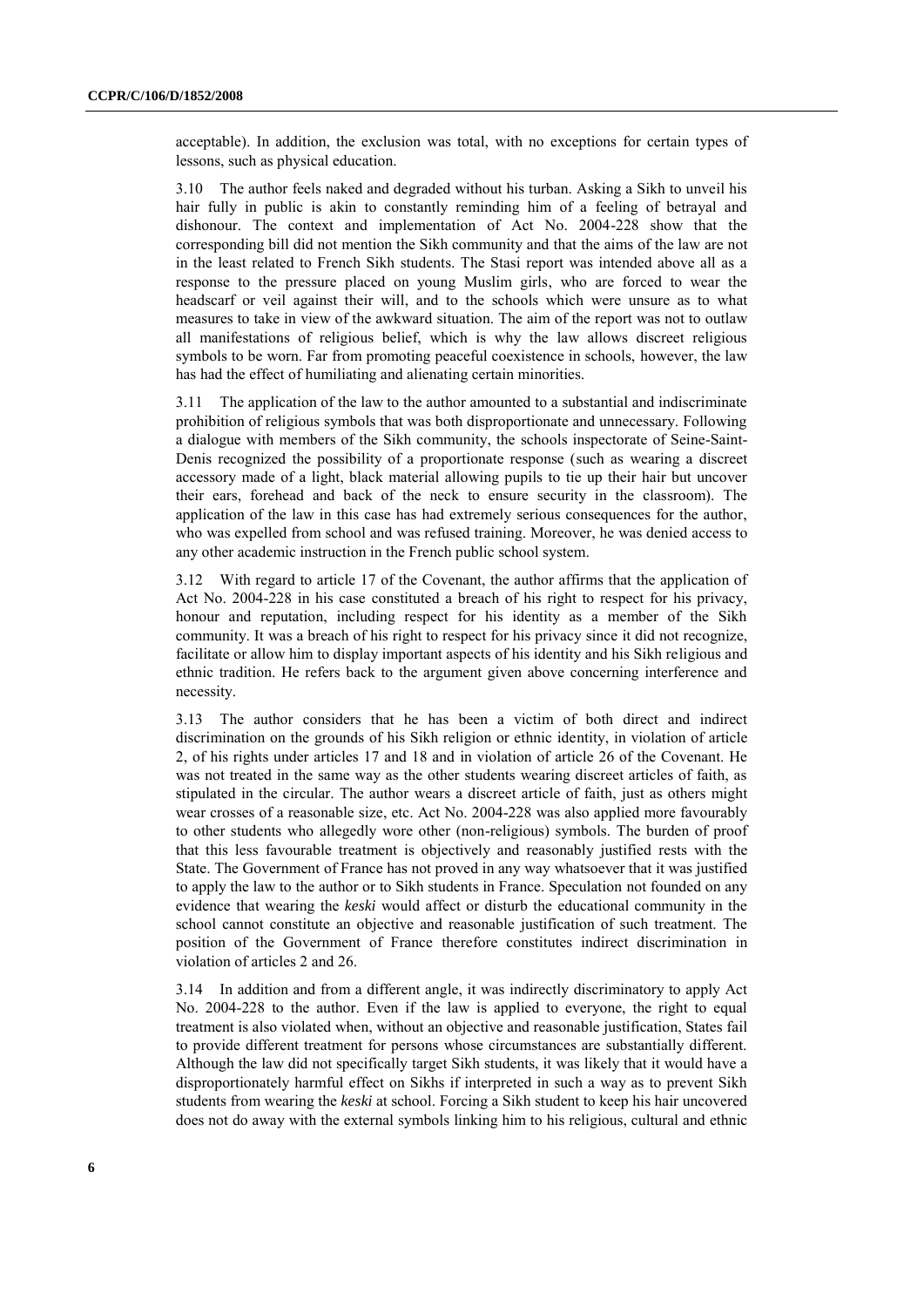identity, since his uncut hair equally symbolizes this affiliation. In these circumstances, and given that the *keski* is worn as a compromise instead of the full turban, it cannot objectively and reasonably be justified to deny permission to wear it. In this case, the Government of France has failed to introduce appropriate exceptions to the rule for Sikhs, despite the assurances given to the Sikh community.

3.15 The author recalls that in its concluding observations on the fourth periodic report of France, the Committee referred to Act No. 2004-228 in the following terms:

The Committee is concerned that both elementary and high school students are barred by Act No. 2004/228 of 15 March 2004 from attending the public schools if they are wearing so-called "conspicuous" religious symbols. The State party has made only limited provisions – through distance or computer-based learning – for students who feel that, as a matter of conscience and faith, they must wear a head covering such as a skullcap (or *kippah*), a headscarf (or *hijab*), or a turban. Thus, observant Jewish, Muslim, and Sikh students may be excluded from attending school in company with other French children. The Committee notes that respect for a public culture of *laïcité* would not seem to require forbidding wearing such common religious symbols. (arts. 18 and 26)

The State party should re-examine Act No. 2004/228 of 15 March 2004 in light of the guarantees of article 18 of the Covenant concerning freedom of conscience and religion, including the right to manifest one"s religion in public as well as private, as well as the guarantee of equality under article 26.<sup>1</sup>

3.16 The author also cites, among others, the concluding observations on the second periodic report of France, in which the Committee on the Rights of the Child notes:

The Committee is also concerned that the new legislation (Law No. 2004-228 of 15 March 2004) on wearing religious symbols and clothing in public schools may be counterproductive, by neglecting the principle of the best interests of the child and the right of the child to access to education, and not achieve the expected results …

The Committee recommends that the State party, when evaluating the effects of the legislation, use the enjoyment of children"s rights, as enshrined in the Convention, as a crucial criteria in the evaluation process and also consider alternative means, including mediation, for ensuring the secular character of public schools, while guaranteeing that individual rights are not infringed upon and that children are not excluded or marginalized from the school system and other settings as a result of such legislation. The dress code of schools may be better addressed within the public schools themselves, encouraging participation of children.<sup>2</sup>

3.17 The author refers to paragraph 10 of Human Rights Committee general comment No. 22 (1993) on the right to the freedom of thought, conscience and religion,<sup>3</sup> which states that: "If a set of beliefs is treated as official ideology in constitutions, statutes, proclamations of ruling parties, etc., or in actual practice, this shall not result in any impairment of the freedoms under article 18 or any other rights recognized under the Covenant nor in any discrimination against persons who do not accept the official ideology or who oppose it." The author argues that in the current case, the State party"s ideology, namely secularism, should not be imposed in such a way that it impairs, restricts or

<sup>1</sup> CCPR/C/FRA/CO/4, para. 23.

<sup>2</sup> CRC/C/15/Add.240, paras. 25 and 26.

<sup>&</sup>lt;sup>3</sup> Official Records of the General Assembly, Forty-eighth Session, Supplement No. 40 (A/48/40), annex VI.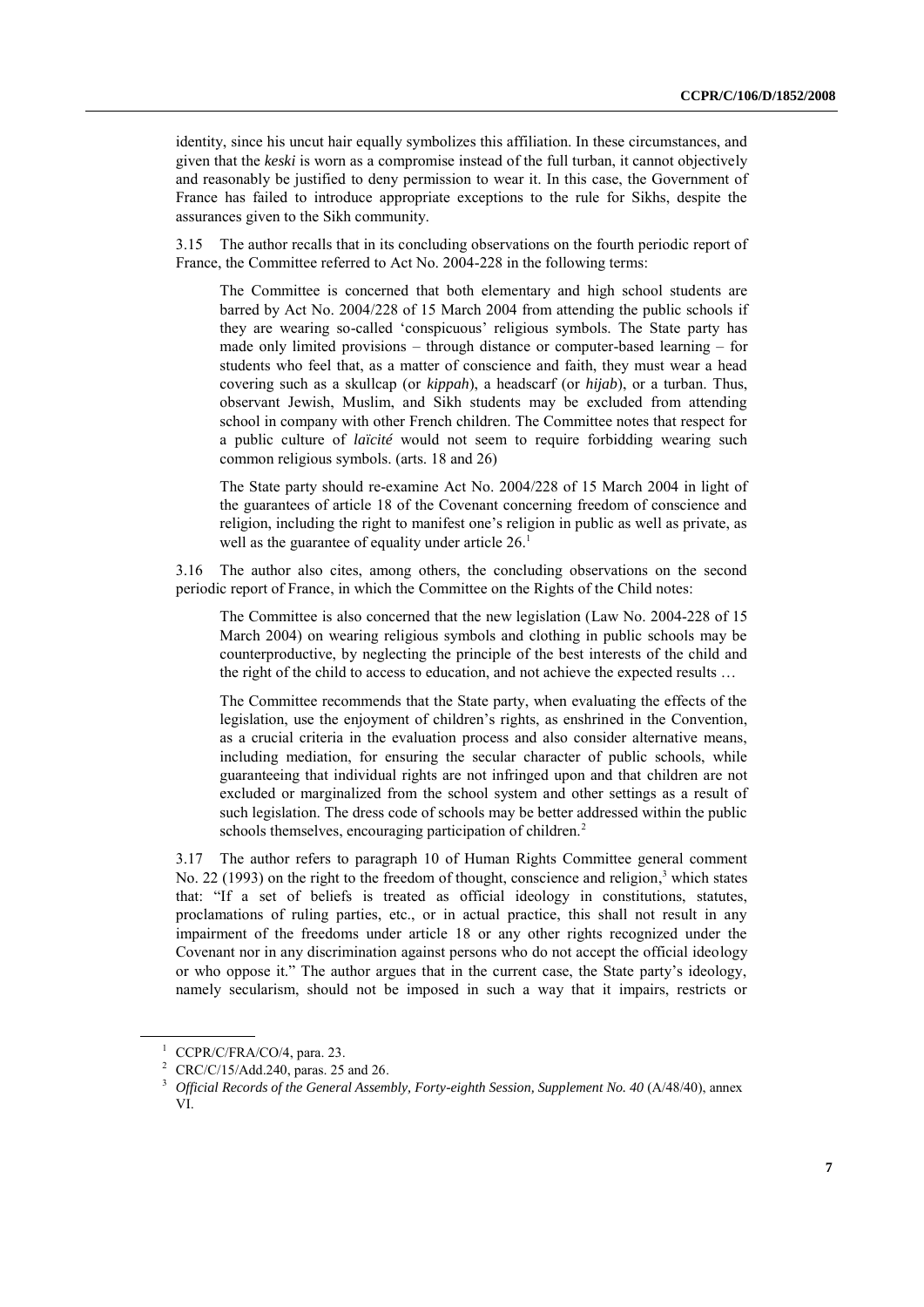obstructs the rights of citizens with religious beliefs if it is disproportionate and unnecessary to do so.

3.18 The author requests the Committee to: (a) express the view that his rights under articles 17, 18, 2 and 26 of the Covenant have been violated; (b) recommend that the State party take appropriate measures to address the violations, including the amendment or repeal of Act No. 2004-228 and the payment to the author of compensation for material and moral damages and a sum to cover legal fees incurred both in the domestic courts and in the procedure before the Committee.

#### **State party's submission on the admissibility of the communication**

4.1 On 13 March 2009, the State party submitted its observations on the admissibility of the communication. It points out that the author had never raised the issue of any violations of the provisions of the Covenant before the domestic courts. Although it is true that the Committee does not require the author of a communication to refer to specific articles of the Covenant, it is nevertheless important that he should avail himself of one of the fundamental rights enshrined in the Covenant. The case brought by the author before the domestic courts concerned only an alleged violation of the European Convention for the Protection of Human Rights and Fundamental Freedoms but, after the Council of State"s decision to dismiss the case, the author did not bring the matter before the European Court of Human Rights. He therefore evidently believed that the European Court"s case law would not be in his favour. The State party refers in this respect to the Court's rulings on 4 December 2008 in the Dogru and Kervanci cases.<sup>4</sup> If the author believes that the Covenant is different, and especially article 18, which is admittedly worded slightly differently from article 9 of the European Convention and the Committee"s case law on the issue, he should have mentioned that fact before the domestic courts under the subsidiarity principle. In these circumstances, the State party requests the Committee to declare the communication inadmissible under article 2 of the Optional Protocol to the International Covenant on Civil and Political Rights.

4.2 With regard to the complaint of a violation of article 17 of the Covenant, the State party considers that the author has not exhausted all domestic remedies considering that he is filing the complaint before the Committee for the first time. The author did not give the domestic courts the opportunity to rule on the possible violation of his private life, despite the fact that he was represented by counsel. Before the trial courts, he merely alleged that the sanction against him violated articles 9 (freedom of thought, conscience and religion) and 14 (prohibition of discrimination) of the European Convention, claims which were dismissed both by the Melun Administrative Court and the Paris Administrative Court of Appeal. The complaint of a violation of article 8 of the European Convention protecting the private life of individuals, taken separately or in combination with article 14, was first raised before the Council of State, which deemed it inadmissible. It is indeed established legal practice that, in principle, parties can only take up issues before a court of cassation which they have already raised before the trial courts. In addition, the arguments regarding a lack of knowledge of the European Convention are not mandatory and therefore do not have to be raised ex officio by the court judging the abuse of authority. Such arguments are therefore inadmissible if they are invoked for the first time before the court of cassation. Consequently, the State party requests the Committee to declare this part of the communication inadmissible under article 2 of the Optional Protocol.

<sup>4</sup> Cases of *Dogru* v. *France* (application No. 27058/05) and *Kervanci* v. *France* (application No. 31645/04), judgments of 4 December 2008.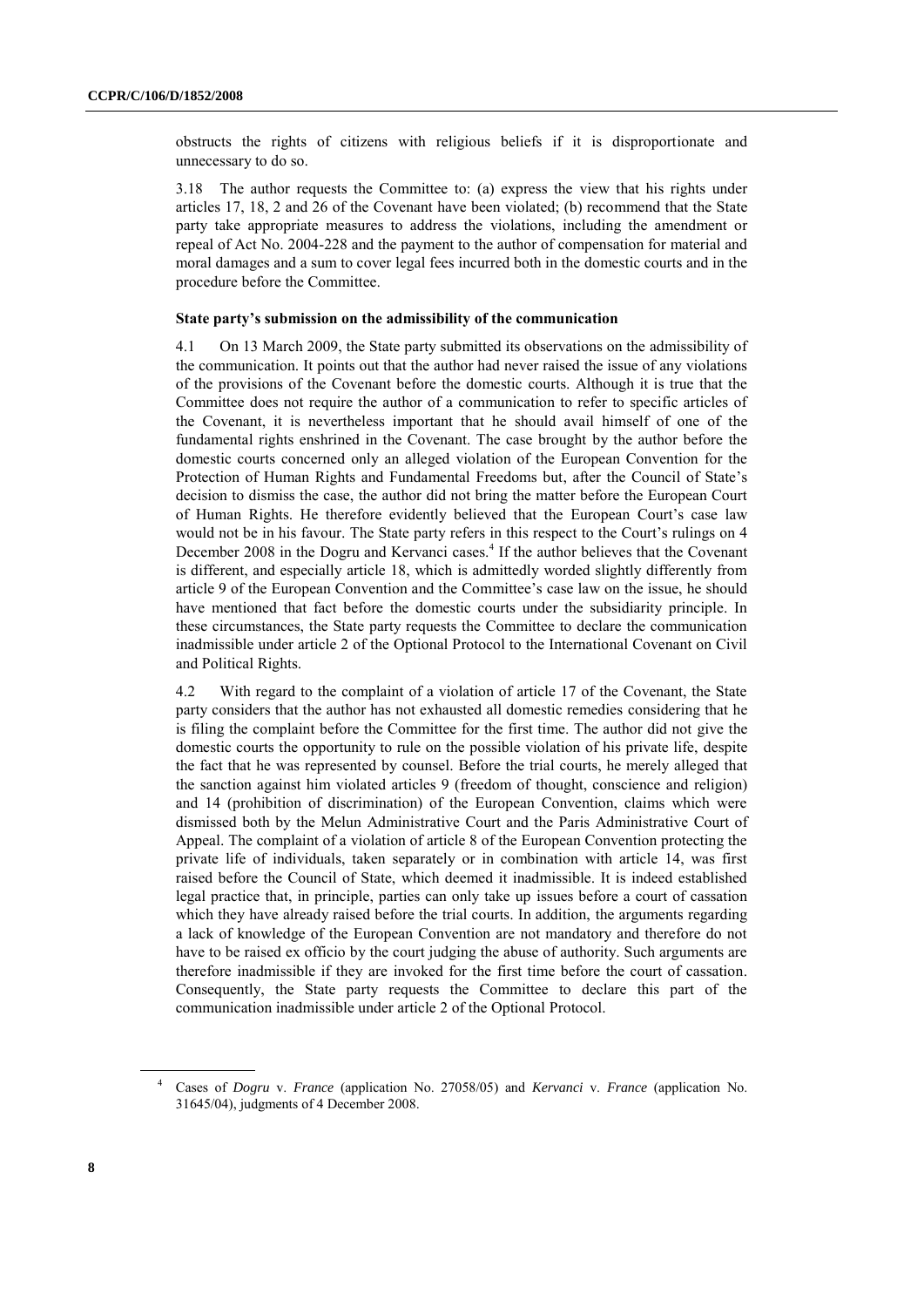4.3 The author also contends, without in fact referring to any specific clause of the Covenant, that his permanent expulsion from the lycée denied him the right to education. Assuming that he had been intending to raise this argument, the State party believes that this part of the communication should also be declared inadmissible on the grounds that domestic remedies have not been exhausted, since the complaint has not been raised before the domestic courts.

4.4 Lastly, the State party calls on the Committee to consider the author"s submissions regarding the payment of damages inadmissible. He never made such requests to the domestic courts and has therefore not exhausted domestic remedies. Furthermore, these requests, which do not even come with supporting documents, in any case fall outside the Committee"s competence, since, under article 5 of the Optional Protocol, "the Committee shall forward its views to the State Party concerned and to the individual". This is a way for the Committee to invite States parties in principle to take steps to provide compensation for the victim. The rare occasions it actually requested compensation for the victim of a violation arose in very specific cases unlike the present one (such as enforced disappearances), and even then the Committee did not specify either the amount or the specific terms of compensation, which were left to the discretion of the State.

#### **State party's submission on the merits of the communication**

5.1 On 23 June 2009, the State party submitted its observations on the merits of the communication. It pointed out that since the passing of the Act of 9 December 1905, France is governed by the separation of the church and the State, which enables the State to guarantee the free practice of religion and, hence, the right of each person to worship and to join cultural associations, but without the State recognizing any particular religion. This concept of separation, or secularism, allows people from different faiths to coexist peacefully, while preserving the neutrality of the public domain. Religions are therefore in principle protected, because the only restrictions on religious practices are those imposed by laws that apply equally to everyone, and by respect for secularism and the neutrality of the State.

#### *Complaint of violation of article 18*

5.2 Act No. 2004-228 was passed following a national debate, as a means of putting an end to the tensions and incidents sparked by the wearing of religious symbols in public primary and secondary schools and to safeguard the neutrality of public education, in the interest of pluralism and the freedom of others. Its scope and purpose are strictly limited. Firstly, the prohibition is not general but only applies to pupils aged from around 6 to 18 years, who are enrolled in a public school, and exclusively for the period of time that they are on the school premises. It does not apply to private education institutions or to higher education. Secondly, the prohibition is not systematic but affects only symbols and clothing worn for a religious reason and which conspicuously display this religious affiliation. The prohibition therefore applies to symbols which are immediately recognizable as being worn to show religious affiliation, such as the Islamic veil, whatever name it comes under, the *kippa*, crosses of clearly excessive size and symbols whose religious character can be inferred from the pupil"s behaviour. The prohibition does not extend, however, to discreet religious symbols, such as a small cross, medallion, Star of David or a hand of Fatima. The law neither stigmatizes nor favours any particular religion and does not contain lists of prohibited religious symbols. The implementing circular merely cites a few examples as guidelines of religious symbols manifesting a religious affiliation in a conspicuous manner and should not be regarded as an exhaustive and restrictive list of such symbols. The fact that only the Islamic veil, the *kippa* and crosses of clearly excessive size are enumerated does not mean to say that the Sikh turban should be excluded from the list. In the case law of the Council of State, decisions are made on a case-by-case basis to verify the enactment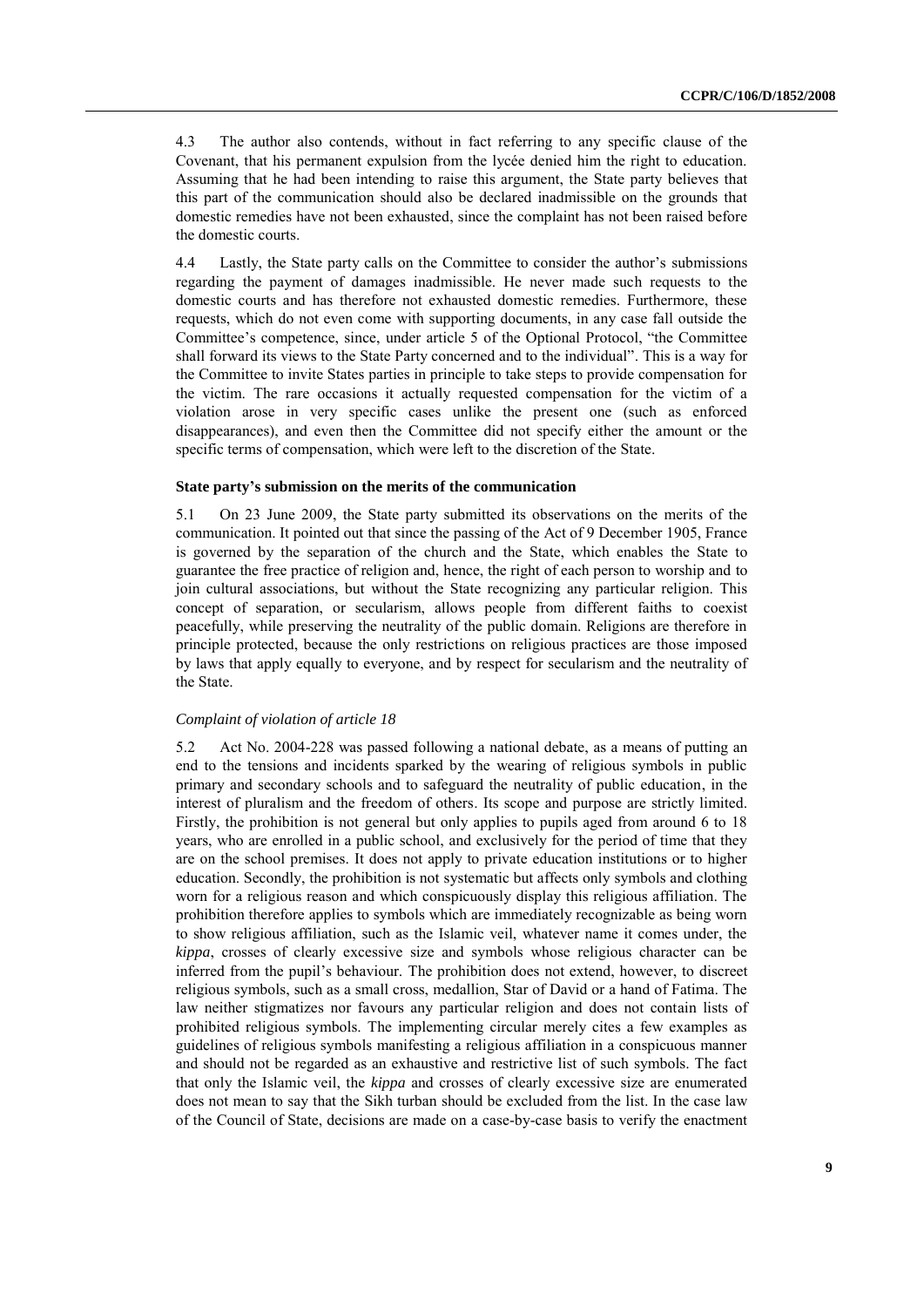of the law by school administrations and to monitor compliance with the principle of equality of all before the law.

5.3 The law establishes that a phase of dialogue with the offender is a mandatory preliminary step before any disciplinary procedures may be instituted against him or her. Lastly, pupils suspended under this law are not denied access to education and training. Their cases must be notified to the rector or the education inspector so that they may be enrolled in another school or public distance learning centre. Pupils always have the possibility of pursuing a private, even religious, form of education, and local authorities will contribute to the cost of this from public funds.

5.4 During the Committee"s consideration of the State party"s periodic report, the State party stated that the results of Act No. 2004-228 had been generally positive and had not given rise to any serious incidents. The number of pupils who had sought contentious remedies had gradually diminished. The main problem therefore turns out not to be so much the number of incidents but the amount of tension and claims originating from a given religious group.

5.5 The State party cites the case law of the European Court of Human Rights. This case law, which allows States parties to the European Convention some room for manoeuvre, reflects the Court"s intention to take account of choices, particularly constitutional and legislative choices, made by States attached to the principle of secularism, while monitoring observance of the rights and freedoms protected by the Convention.

5.6 The State party considers that the terms of article 18, paragraph 3, of the Covenant have been met in the present case.

#### (a) *The contested measure complies with the law*

5.7 The contested measure had a due legal basis. Before the law was adopted, a national debate took place in which religious authorities and educationalists took part. The Act was implemented by the competent authorities using circulars and rules of procedure, and implementation was preceded and followed by the relevant case law.

#### (b) *The contested measure pursued a legitimate aim*

5.8 The ban on the author wearing the Sikh mini-turban was intended, in pursuit of the constitutional principle of secularism, as a means of preserving respect for neutrality in public education and peace and order in schools, subject to respect for pluralism and the freedom of others. The legitimacy of this principle cannot seriously be challenged. If the author did not identify with French secularism, he was free to pursue his education in a private or even denominational school, where the Sikh *keski* would cause no problem. It was not a matter of imposing a viewpoint on the author, but only of enforcing the secularist law on public school premises. The 2004 Act helped to defuse the tensions which might potentially have arisen in public primary schools, secondary schools and lycées. The number of incidents reported since it has come into force has decreased, which reflects broad acceptance. The dialogue procedure is working well since the vast majority of cases are settled at that stage. It would run counter to the principle of the equality of all before the law and therefore be discriminatory to treat children belonging to the Sikh religion differently.

#### (c) *The contested measure was proportionate to its purpose*

5.9 The intention of Act No. 2004-228 in prohibiting symbols or clothing conspicuously manifesting a religious affiliation does not express a response to unrest or a desire to proselytize. On the contrary, the very purpose of the Act was to relax the law as it stood before, which, because it depended to a large extent on the assessment of a pupil"s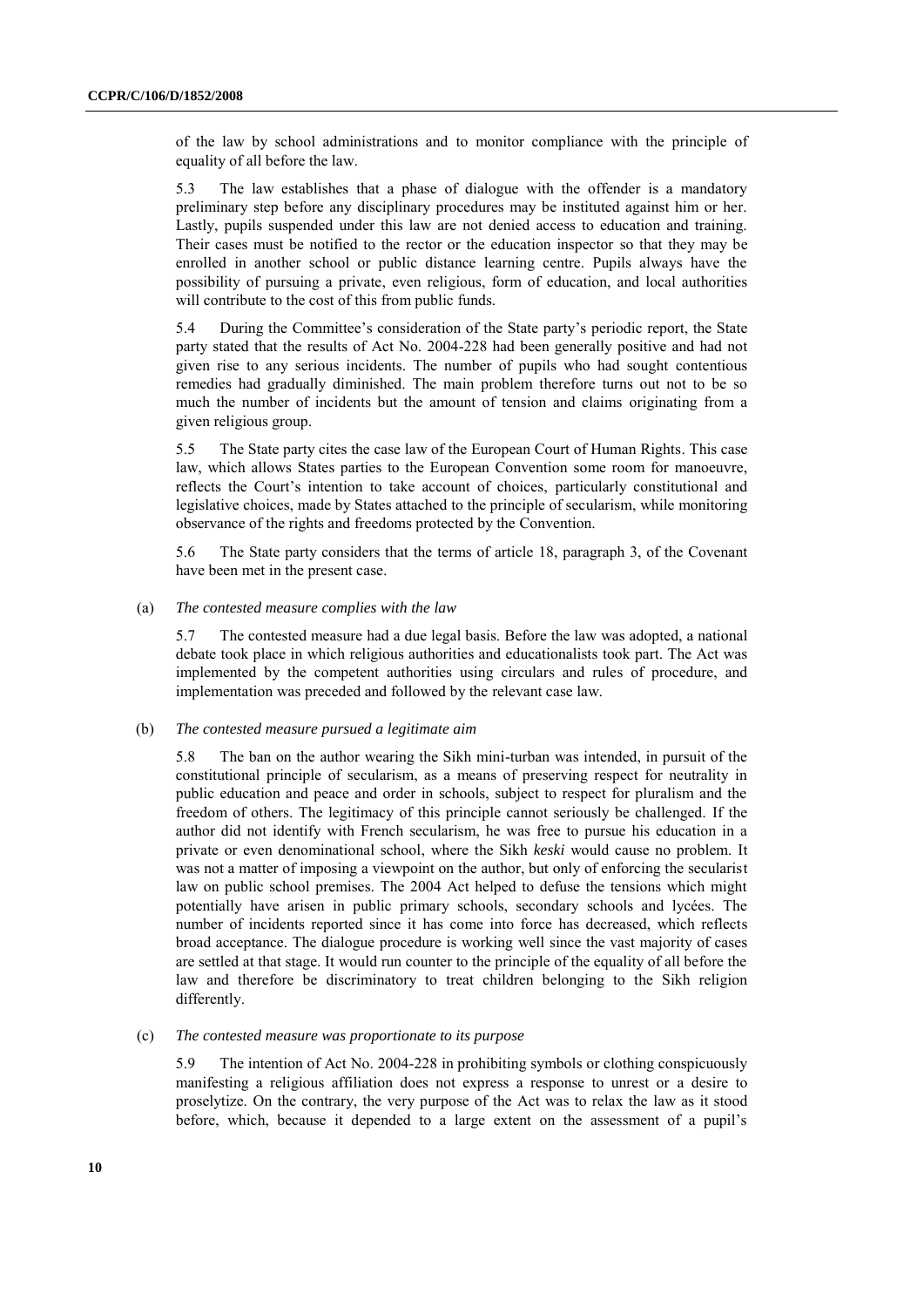behaviour or the occurrence of threats to public order, was particularly difficult to apply and led to interpretations which tended to vary from one school to the next. The measure was proportionate to its purpose. Firstly, it applies only to public schools. Secondly, it requires dialogue to be initiated. In this particular case, several interviews were conducted by the principal of the lycée, the rector and the schools inspector. On 6 September 2004, the decision was taken to place the author in a study room under the supervision of a tutor. Thirdly, the decision to expel him permanently was taken as a last resort. No compromise solution could be found since the author persistently refused to stop wearing a turban or mini-turban during compulsory school activities. The author himself put an end to the dialogue phase by filing an application to the Administrative Court on 18 October 2004 requesting readmission to school or, failing this, the holding of a disciplinary board. In the circumstances, the judge could only acknowledge the lack of agreement and order the principal of the lycée to bring the case before the school"s disciplinary board. Of the hundred or so Sikh pupils attending school in the Créteil educational area, which includes people of different religious denominations, only three pupils, including the claimant, had lodged an appeal after refusing to stop wearing the turban. In view of the continued disagreement, the schools inspector had drawn up three proposals: (a) enrolment at the National Centre of Distance Learning combined with home tutoring; (b) enrolment in a private school under contract with the State and with similar schooling and teaching conditions to those of a public school; (c) enrolment in a private school with no contract. The families of the three pupils concerned opted for distance learning. The author was able to continue his studies, including at university, according to the official programme without needing to change his dress code. It cannot, therefore, be maintained that the application of the law has had serious and irreversible consequences on his situation.

5.10 In the light of the above, the State party concludes that the author was not a victim of a violation of article 18 of the Covenant, since he must have been aware of the risk of expulsion due to wearing the illegal *keski*, the legislation was justified on the basis of the constitutional principle of secularism and the fundamental freedoms of others in public education, and the means used were proportionate to the ends sought.

#### *Complaint of violation of article 17*

5.11 The State party reiterates that the contested measure was neither arbitrary nor illegal. Moreover, the school administration and the teaching staff never disputed the "sanctity" of his hair for the author, nor questioned his right to keep it intact. The State party cannot follow the author's reasoning that Sikh pupils should be treated any differently from Muslim, Jewish or Catholic students. Besides the fact that such an approach would be contrary to the principle of equality before the law and thus discriminatory, it would lead the State to depart from its neutrality and express an opinion on the legitimacy of religious beliefs and their forms of expression. In the case in hand, the administration and then the judge merely provided an objective assessment as to whether or not the symbol denoting religious affiliation worn by the author was conspicuous. Their assessment did not entail any interference with his faith or any judgement regarding the wearing of a turban or miniturban. The State party therefore concludes that the author was not a victim of a violation of article 17 of the Covenant.

#### *Complaint of violation of articles 2 and 26*

5.12 The State party contends that the author was not a victim of a violation of articles 2 and 26 of the Covenant. The author did not suffer any form of discrimination since the law concerns all conspicuous religious symbols, regardless of the religion to which they belong. He does not show evidence that there was any indirect discrimination arising under Act No. 2004-228. The State party cannot therefore accept his arguments that would imply the need to allow an exception on the basis of affiliation to a particular religion, in breach of the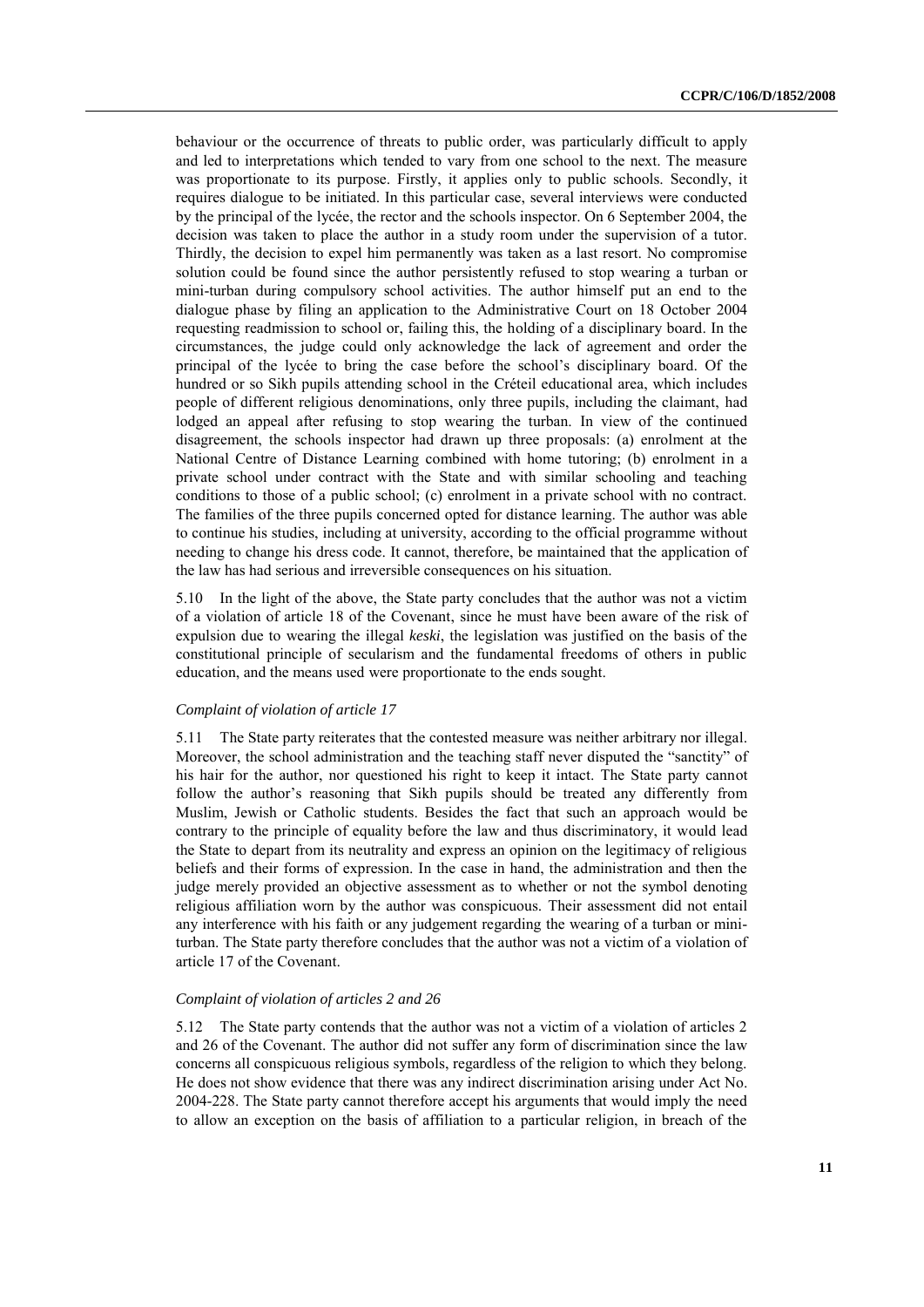provisions of the Covenant. It is not up to the Committee to determine whether the Sikh turban has "more" religious significance than the Islamic veil or the *kippa* and whether the law should therefore exempt only pupils belonging to the Sikh religion. Contrary to what the author maintains, no assurance to that effect was ever given to the Sikh population. The Government has discussed the matter with representatives of the Sikh population, as well as representatives of other religions, in order to clarify the terms and scope of the law and find compromise solutions.

#### **Author's comments on the State party's submission**

6.1 On 28 August 2009, the author submitted comments on the State party"s observations on the admissibility and merits of the communication.

6.2 Regarding the State party"s observations alleging the non-exhaustion of domestic remedies, the Council of State ruled as the court of last instance. There were therefore no other legal remedies possible. The author had essentially already filed before the domestic courts all the complaints which he has brought before the Committee since the start of legal proceedings. If there have been any omissions in this respect, they are minor and trivial, given that the substantive issues, on which the proceedings are based, have never been in any doubt. The facts as submitted by the author in his communication are hardly contested. It is unimportant that the author specifically mentioned his rights under the European Convention during the domestic proceedings rather than the equivalent rights enshrined in the Covenant. They are substantially identical. The right to education has always been at the heart of his application.

6.3 Lastly, there is no obligation to initiate proceedings if they are bound to fail. In the light of the ruling by the Council of State, it cannot really be suggested – and the State party does not suggest this – that there would have been a different outcome if the author had raised questions which according to the State party he did not raise.

6.4 Pursuant to article 2, paragraph 3, of the Covenant, the State party has the obligation to guarantee the author an effective remedy, including compensation. The appeal before the domestic courts was administrative and was designed to invalidate the contested measure. Once the domestic courts had confirmed the lawfulness of the author"s permanent expulsion, it was no longer possible to claim for damages.

6.5 Concerning the State party"s observations on the merits, the author argues that the State party's ideology, namely secularism, should not be imposed in such a way that it impairs, restricts or obstructs the rights of citizens holding different religious beliefs whenever it is disproportionate and unnecessary to do so. European case law has not considered the necessity and the proportionality of Act No. 2004-228 as applied in the case of *Jasvir Singh* v. *France*. <sup>5</sup> The State party has failed to provide real justifications, either in the Jasvir Singh case before the European Court or in the current case.

6.6 With regard to the complaints under article 18, the author does not dispute that the measures are prescribed by law. He also agrees that they would be justified provided that they had a legitimate aim and were proportionate to this aim. However, the State party has not established such justifications in the specific circumstances of this case. The State party has not produced any evidence that the Sikh community posed a threat to public safety, order or health, or that the fundamental rights of others were affected in any way, through the wearing of a turban, *keski* or other head covering. A State cannot declare that a principle or official policy is a legitimate aim when there is no evidence of an objective and tangible impact, such as civil disorder, criminality or the violation of the rights of others. The

<sup>5</sup> European Court of Human Rights, application No. 25463/08, decision of 30 June 2009.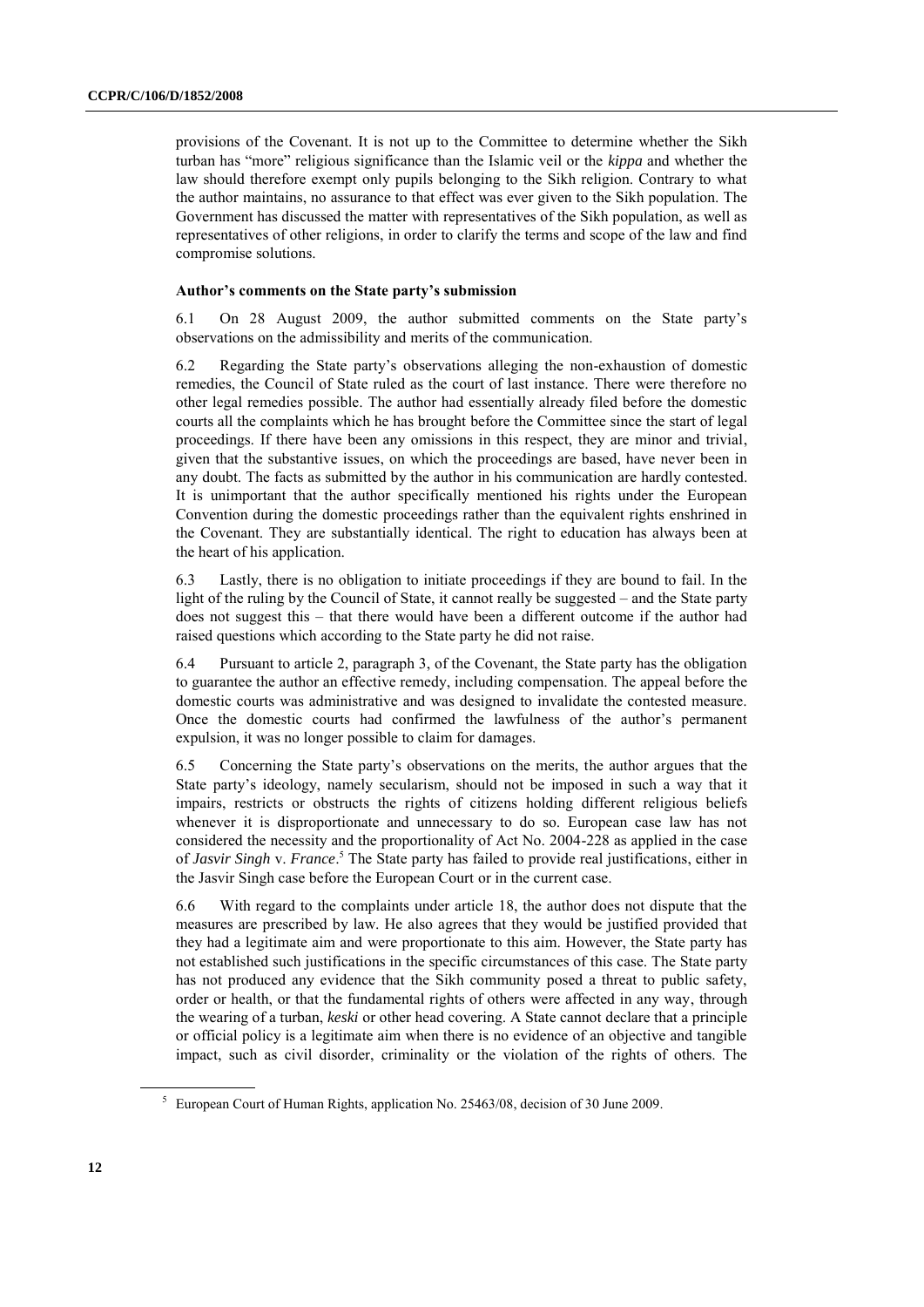principle of freedom of religion has not been offset against that of secularism. Secularism prevails regardless of any consideration of how it may be applied in accordance with article 18. The total absence of any threats to public order, health and safety or to the fundamental rights of others must be given due weight when the need for measures under article 18, paragraph 3, is assessed. The only unrest affecting the Sikh community in France is that which has arisen because of Act No. 2004-228.

6.7 When there are no specific risks as a result of an author manifesting his religion or beliefs, the Committee should be careful before concluding that there is a need to interfere in such matters. The State party tries to show that the interference is limited in three ways: it occurs exclusively in public schools; it affects only pupils aged between 6 and 18; and it is restricted to symbols which manifest a religious affiliation in a conspicuous manner. Yet in this case, the State party has not demonstrated that the intervention is necessary. Since the author"s uncut hair reveals that he is a Sikh, there is only one conceivable obligation, namely that the hair should be covered discretely, as was done with a light material of a dark colour in the form of a *keski*. This compromise has not been properly appreciated.

6.8 The State party places too much emphasis on the dialogue requirement stipulated by the Act. This requirement is unimportant since the Government"s position is clearly that no compromise is possible. The assessment report published a year after the law came into effect shows that it had a considerable impact on the small Sikh community in France. Five children were expelled. The students who were not suspended were considerably younger and were prepared to wear clothing over their hair, while others either went to school bareheaded, took correspondence courses or cut their hair. If there have been fewer cases filed by Sikh pupils since the adoption of the law, it is probably because the law restricted their right to a French education if they did not cut their hair, or because they had no other viable alternative (since private education is not affordable by all) than to obey a draconian law. In this particular case, distance learning proved difficult for the author and not at all as good as the education at the school from which he had been excluded. As a result, he had to repeat his final year at a Catholic school, thus in effect losing one year of study.

6.9 Addressing the complaints under article 17, the author argues that the very fact that his hair which, according to his faith, must be kept clean and tidy as a sign of respect and not simply left loose and dishevelled, is uncut, renders his affiliation with the Sikh religion apparent regardless of whether the hair is covered or not.

6.10 With regard to the complaints under articles 2 and 26, the author contends that the law has had a damaging effect on Sikhs and certain other religions. Unlike Sikhism (or Judaism or Islam), Christianity (the main religion in France) does not require symbols to be worn. In fact, the law is therefore prejudicial only to the Sikhs and the followers of other non-Christian religions that require symbols to be worn which the law characterizes as conspicuous. The Committee is invited to conclude that Act No. 2004-228, although apparently neutral, is in reality indirectly discriminatory. The State must therefore justify this discriminatory effect. It must establish that the law pursues a legitimate aim and that the discriminatory effect is proportionate to this aim. In the present case, the discriminatory measure was neither objective nor reasonable.

#### **Issues and proceedings before the Committee**

#### *Consideration of admissibility*

7.1 Before considering any claim contained in a communication, the Human Rights Committee must decide, in accordance with rule 93 of its rules of procedure, whether the communication is admissible under the Optional Protocol to the Covenant.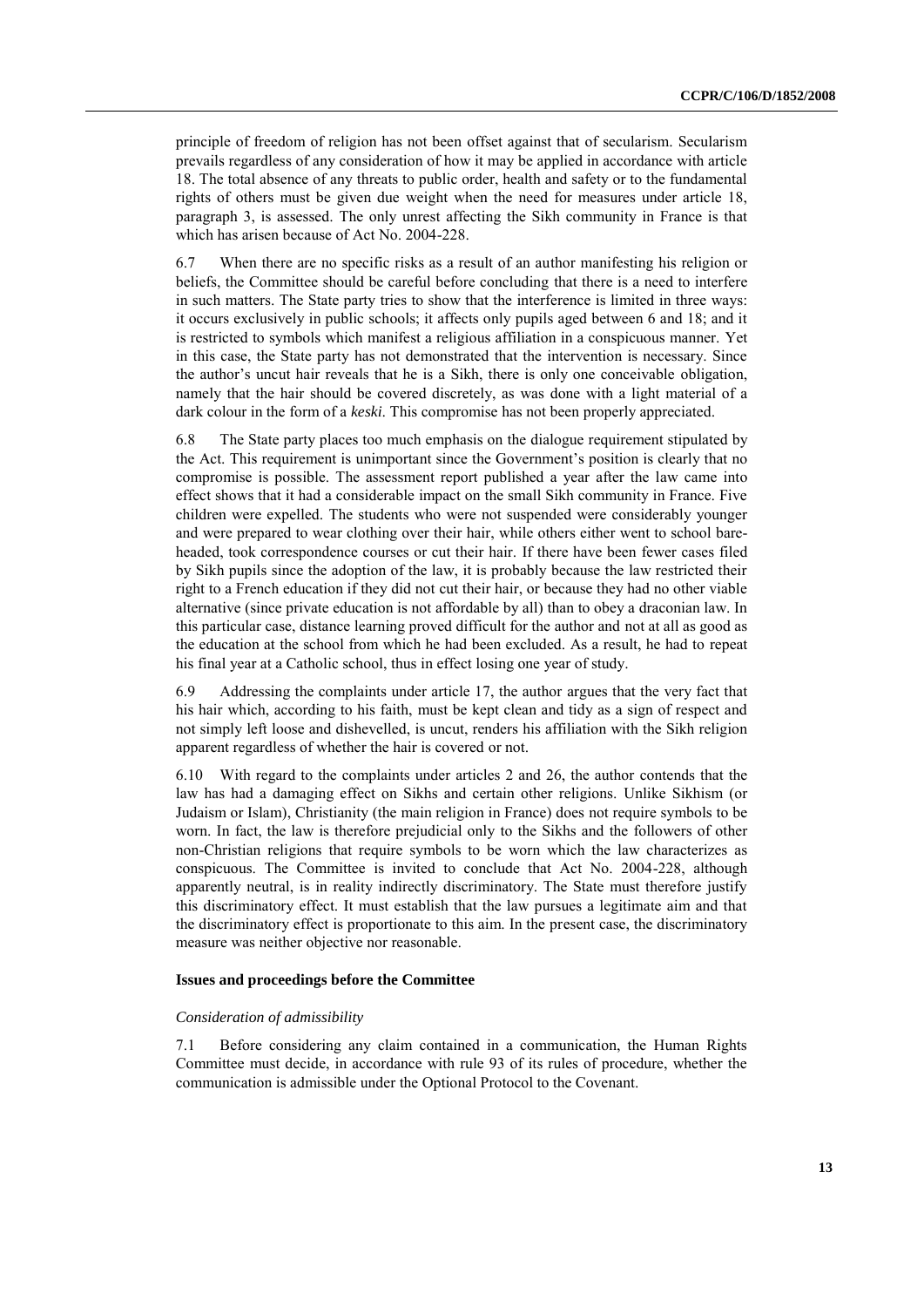7.2 As required under article 5, paragraph 2 (a), of the Optional Protocol, the Committee has ascertained that the same matter is not being examined under another procedure of international investigation or settlement.

7.3 With regard to the question of the exhaustion of domestic remedies, the Committee takes note that the author has sought legal remedy before all the competent administrative and judicial authorities, including the Council of State. The latter concluded that the decision under appeal did not misinterpret articles 9 and 14 of the European Convention. The Committee recalls that for the purposes of the Optional Protocol, an author is not required to cite specific articles of the Covenant before domestic courts, but need only invoke the substantive rights protected under the Covenant. The Committee notes that, in the domestic courts, the author alleged violations of the right to freedom of religion and of the principle of non-discrimination, which are protected under articles 2, 18 and 26 of the Covenant. The Committee is therefore not precluded by article 5, paragraph 2 (b), of the Optional Protocol from considering the case on its merits.

7.4 With regard to the complaint of a violation of article 17 of the Covenant, the Committee observes that the author raised the issue of the violation of his right to privacy only during the appeal in cassation before the Council of State. In accordance with domestic law, the Council thus declared the remedy inadmissible. In the circumstances, the Committee considers that the domestic remedies regarding the alleged violation of article 17 of the Covenant have not been exhausted and therefore declares the complaint inadmissible under article 5, paragraph 2 (b), of the Optional Protocol.

7.5 The Committee considers that the author"s claims under articles 18 and 26 met all admissibility criteria and proceeds to their examination on the merits.

#### *Consideration of the merits*

8.1 The Human Rights Committee has considered the present communication in the light of all the information made available to it by the parties, as required under article 5, paragraph 1, of the Optional Protocol.

8.2 The Committee must rule on the author"s allegation that his expulsion from school for wearing the *keski* is an infringement of his rights to freedom of religion, and in particular, his right under article 18 of the Covenant to manifest his religion. In the author"s view, this measure would not be justified as the State party has not produced any evidence that the Sikh community posed a threat to public safety, order, health or morals, or that the fundamental rights of others were affected in any way through the wearing of a turban, *keski* or other head covering. In this regard the Committee takes note of the State party"s assertion that Act No. 2004-228 was passed following a national debate as a means of putting an end to the tensions and incidents sparked by the wearing of religious symbols in public primary and secondary schools and to safeguard the neutrality of public education in the interest of pluralism and the freedom of others. The purpose of the Act was to modify the previous state of the law, which, because it depended to a large extent on the assessment of a pupil"s behaviour or the occurrence of threats to public order, was particularly difficult to apply and led to interpretations which tended to vary from one school to the next. The Committee also notes the State party"s view that the contested measure therefore pursued a legitimate aim, namely, in pursuit of the constitutional principle of secularism (*laïcité)*, to preserve respect for neutrality in public education and peace and order in schools. The Committee further notes the State party"s affirmation that the contested measure was proportionate to its aim, insofar as it applied only to public schools and required a dialogue to be initiated between the pupil and the school authorities. In this particular instance, several interviews were conducted by the principal of the lycée, the rector and the schools inspector before the author was definitively expelled.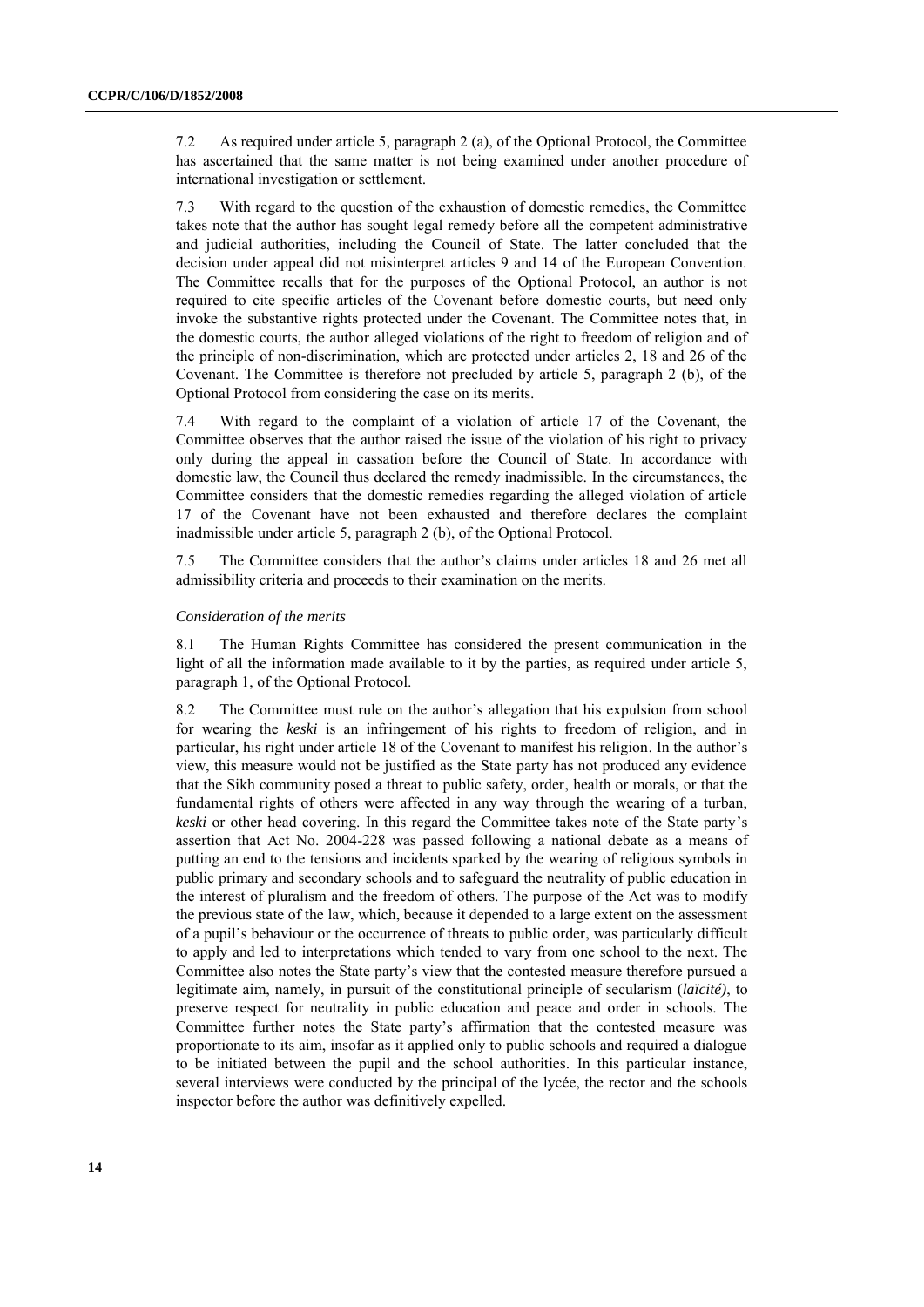8.3 The Committee refers to its general comment No. 22 concerning article 18 of the Covenant and considers that the freedom to manifest a religion encompasses the wearing of distinctive clothing or head coverings. The fact that the Sikh religion requires its male members to wear a turban in public is not contested. The wearing of a turban is regarded as a religious duty for a man and is also tied in with a person"s identity. The Committee therefore considers that the author"s use of a turban or a *keski* is a religiously motivated act, so that the prohibition to wear it under Act No. 2004-228 constitutes a restriction in the exercise of the right to freedom of religion.

8.4 For the purpose of determining the present communication, the Committee focuses on the compatibility with article 18 of the Covenant of the application of the Act in the particular circumstances of this communication.

8.5 The Committee must determine whether the limitation of the author's freedom to manifest his religion or beliefs (art. 18, para. 1) is authorized under article 18, paragraph 3, of the Covenant. In particular it is the responsibility of the Committee to decide whether that limitation is necessary and proportionate to the end that is sought, as defined by the State party. The Committee reaffirms that the State may restrict the freedom to manifest a religion if the exercise thereof is detrimental to the stated aim of protecting public safety, order, health or morals or the fundamental rights and freedoms of others.

8.6 The Committee recognizes that the principle of secularism (*laïcité*) is itself a means by which a State party may seek to protect the religious freedom of all its population, and that the adoption of Act No. 2004-228 responded to actual incidents of interference with the religious freedom of pupils and sometimes even threats to their physical safety. The Committee therefore considers that Act No. 2004-228 serves purposes related to protecting the rights and freedoms of others, public order and safety. Moreover, the Committee notes that the State party does not contend that secularism (*laïcité*) inherently requires that recipients of Government services avoid wearing conspicuous religious symbols or clothing in Government buildings generally, or in school buildings in particular. Rather, the regulation was adopted in response to certain contemporary incidents.

8.7 In the present case the Committee notes the author"s statement, not challenged by the State party, that for Sikhs males, wearing a *keski* or turban is not simply a religious symbol, but an essential component of their identity and a mandatory religious precept. The Committee also notes the State party"s explanation that the prohibition of wearing religious symbols affects only symbols and clothing which conspicuously display religious affiliation, does not extend to discreet religious symbols and the Council of State takes decisions in this regard on a case-by-case basis. However, the Committee is of the view that the State party has not furnished compelling evidence that, by wearing his *keski*, the author would have posed a threat to the rights and freedoms of other pupils or to order at the school. The Committee is also of the view that the penalty of the pupil's permanent expulsion from the public school was disproportionate and led to serious effects on the education to which the author, like any person of his age, was entitled in the State party. The Committee is not convinced that expulsion was necessary and that the dialogue between the school authorities and the author truly took into consideration his particular interests and circumstances. Moreover, the State party imposed this harmful sanction on the author, not because his personal conduct created any concrete risk, but solely because of his inclusion in a broad category of persons defined by their religious conduct. In this regard, the Committee notes the State party"s assertion that the broad extension of the category of persons forbidden to comply with their religious duties simplifies the administration of the restrictive policy. However, in the Committee's view, the State party has not shown how the sacrifice of those persons" rights is either necessary or proportionate to the benefits achieved. For all these reasons, the Committee concludes that the expulsion of the author